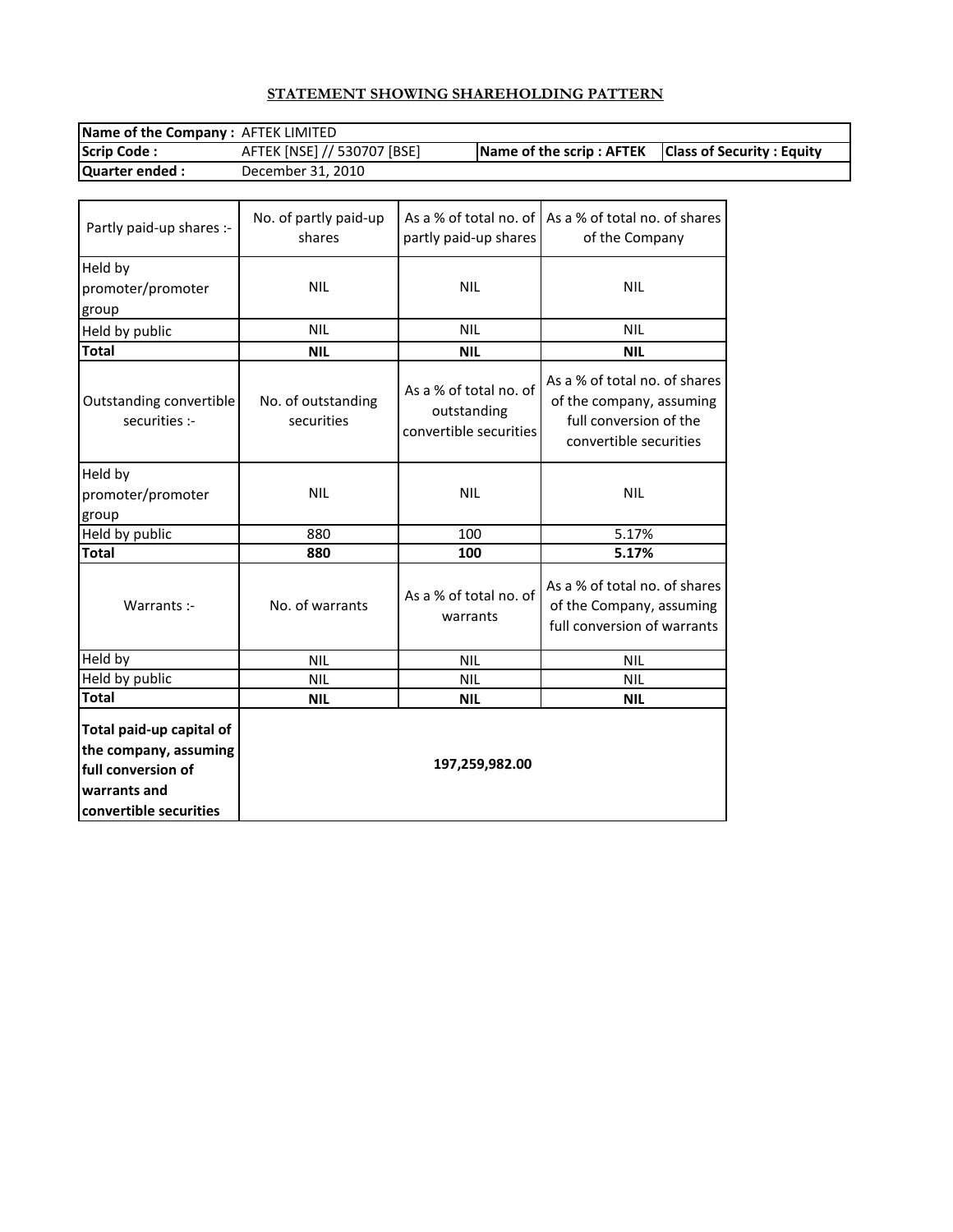| Cate-<br>gory<br>Code | Category of shareholder                                     | Number of<br>share-<br>holders | <b>Total Number</b><br>of shares | Number of shares<br>held in<br>dematerialized form shares | Total shareholding as a<br>percentage of total number of |                   | Shares Pledged or otherwise<br>encumbered |                                   |
|-----------------------|-------------------------------------------------------------|--------------------------------|----------------------------------|-----------------------------------------------------------|----------------------------------------------------------|-------------------|-------------------------------------------|-----------------------------------|
|                       |                                                             |                                |                                  |                                                           | As a<br>percentage of<br>$(A+B)^1$                       | As a<br>$(A+B+C)$ | percentage of Number of Shares            | As a<br>percentage                |
| (I)                   | (II)                                                        | (III)                          | (IV)                             | (V)                                                       | (VI)                                                     | (VII)             | (VIII)                                    | $(IX) = (VIII) /$<br>$(IV) * 100$ |
|                       | Shareholding of Promoter and<br>Promoter Group <sup>2</sup> |                                |                                  |                                                           |                                                          |                   |                                           |                                   |
| (A)<br>(1)            | Indian                                                      |                                |                                  |                                                           |                                                          |                   |                                           |                                   |
|                       | Individuals/Hindu Undivided                                 |                                |                                  |                                                           |                                                          |                   |                                           |                                   |
| (a)                   | Family                                                      | 18                             | 7124880                          | 7105499                                                   | 7.62                                                     | 7.62              | 2657675                                   | 37.30                             |
| (b)                   | Central Government/State<br>Government(s)                   | $\theta$                       | $\left( \right)$                 | $\theta$                                                  | 0.00                                                     | 0.00              | 0                                         | 0.00                              |
| (c)                   | <b>Bodies Corporate</b>                                     | $\theta$                       | $\Omega$                         | $\overline{0}$                                            | 0.00                                                     | 0.00              | $\Omega$                                  | 0.00                              |
|                       | Elven Technologies Private                                  |                                |                                  |                                                           |                                                          |                   |                                           |                                   |
|                       | Limited                                                     | 1                              | 6150000                          | 6150000                                                   | 6.58                                                     | 6.58              | 4610000                                   | 74.96                             |
| (d)                   | Financial Institutions/Banks                                |                                |                                  |                                                           |                                                          |                   |                                           |                                   |
| (e)                   | Any Other (specify)<br>Aftek Employees Welfare Trust        | $\mathbf{1}$                   | 148640                           | 148640                                                    | 0.16                                                     | 0.16              | $\Omega$                                  |                                   |
|                       | Sub-Total (A)(1)                                            | 20                             | 13423520                         | 13404139                                                  | 14.35                                                    | 14.35             | 7267675                                   | 0.00<br>54.14                     |
| (2)                   | Foreign                                                     |                                |                                  |                                                           |                                                          |                   |                                           |                                   |
|                       | Individuals (Non-resident                                   |                                |                                  |                                                           |                                                          |                   |                                           |                                   |
| (a)                   | Individuals/Foreign Individuals)                            | $\theta$                       | $\theta$                         | $\theta$                                                  | 0.00                                                     | 0.00              | $\theta$                                  | 0.00                              |
| (b)                   | <b>Bodies Corporate</b>                                     | $\theta$                       | $\Omega$                         | $\theta$                                                  | 0.00                                                     | 0.00              | $\overline{0}$                            | 0.00                              |
| (c)                   | Institutions                                                | $\theta$                       | $\Omega$                         | $\theta$                                                  | 0.00                                                     | 0.00              | $\theta$                                  | 0.00                              |
| (d)                   | Any Other (specify)                                         | $\theta$                       | $\Omega$                         | $\theta$                                                  | 0.00                                                     | 0.00              | $\theta$                                  | 0.00                              |
|                       | Sub-Total (A)(2)                                            | $\theta$                       | $\Omega$                         | $\theta$                                                  | 0.00                                                     | 0.00              | $\bf{0}$                                  | 0.00                              |
|                       | <b>Total Shareholding of Promoter</b>                       |                                |                                  |                                                           |                                                          |                   |                                           |                                   |
|                       | and Promoter Group                                          |                                |                                  |                                                           |                                                          |                   |                                           |                                   |
|                       | $(A)=(A)(1)+(A)(2)$                                         | 20                             | 13423520                         | 13404139                                                  | 14.35                                                    | 14.35             | 7267675                                   | 54.14                             |
| (B)                   | Public Shareholding <sup>3</sup>                            |                                |                                  |                                                           |                                                          |                   | N.A.                                      | N.A.                              |
| (1)<br>(a)            | Institutions<br>Mutual Funds/UTI                            | $\overline{0}$                 | $\Omega$                         | $\theta$                                                  | 0.00                                                     | 0.00              | N.A                                       | N.A                               |
| (b)                   | Financial Institutions/Banks                                | $\overline{4}$                 | 9800                             | 6050                                                      | 0.01                                                     | 0.01              |                                           |                                   |
|                       | Central Government/State                                    |                                |                                  |                                                           |                                                          |                   |                                           |                                   |
| (c)                   | Government(s)                                               |                                | $\theta$                         | $\theta$                                                  | 0.00                                                     | 0.00              |                                           |                                   |
| (d)                   | Venture Capital Funds                                       | $\sqrt{ }$                     | $\theta$                         | $\overline{0}$                                            | 0.00                                                     | 0.00              |                                           |                                   |
| (e)                   | <b>Insurance Companies</b>                                  | $\overline{2}$                 | 1485376                          | 1485376                                                   | 1.59                                                     | 1.59              |                                           |                                   |
| (f)                   | Foreign Institutional Investors                             | $\overline{4}$                 | 120316                           | 120316                                                    | 0.13                                                     | 0.13              |                                           |                                   |
|                       |                                                             |                                |                                  |                                                           |                                                          |                   |                                           |                                   |
| (g)                   | Foreign Venture Capital Investors                           |                                | $\Omega$                         | $\mathbf{0}$                                              | 0.00                                                     | 0.00              |                                           |                                   |
| (h)                   | Any Other (specify)                                         | $\theta$<br>10                 | $\Omega$<br>1615492              | $\theta$<br>1611742                                       | 0.00<br>1.73                                             | 0.00<br>1.73      |                                           |                                   |
| (2)                   | Sub-Total $(B)(1)$<br>Non-Institutions                      |                                |                                  |                                                           |                                                          |                   | N.A.                                      | N.A.                              |
| (a)                   | <b>Bodies Corporate</b>                                     | 1221                           | 21869473                         | 21843973                                                  | 23.38                                                    | 23.38             |                                           |                                   |
| (b)                   | Individuals -                                               |                                |                                  |                                                           |                                                          |                   |                                           |                                   |
|                       | i.Individual shareholders holding                           |                                |                                  |                                                           |                                                          |                   |                                           |                                   |
|                       | nominal share capital up to Rs.1                            |                                |                                  |                                                           |                                                          |                   |                                           |                                   |
|                       | lakh.                                                       | 64084                          | 45493463                         | 45159826                                                  | 48.64                                                    | 48.64             |                                           |                                   |
|                       | ii.Individual shareholders holding                          |                                |                                  |                                                           |                                                          |                   |                                           |                                   |
|                       | nominal share capital in excess of                          |                                |                                  |                                                           |                                                          |                   |                                           |                                   |
|                       | Rs.1 lakh.<br>Any Other (specify)                           | 79                             | 9353112                          | 8945862                                                   | 10.00                                                    | 10.00             |                                           |                                   |
| (c)                   | OCBs                                                        | 1                              | 750                              | $\theta$                                                  | 0.00                                                     | 0.00              |                                           |                                   |
|                       | $\rm{NRI}$                                                  | 541                            | 1359083                          | 1317583                                                   | 1.45                                                     | 1.45              |                                           |                                   |
|                       | Trust                                                       | 3                              | 50000                            | 50000                                                     | 0.05                                                     | 0.05              |                                           |                                   |
|                       | Clearing Member                                             | 173                            | 365896                           | 365896                                                    | 0.39                                                     | 0.39              |                                           |                                   |
|                       | Sub-Total (B)(2)                                            | 66102                          | 78491777                         | 77683140                                                  | 83.92                                                    | 83.92             |                                           |                                   |
|                       | <b>Total Public Shareholding</b>                            |                                |                                  |                                                           |                                                          |                   |                                           |                                   |
|                       | $(B)=(B)(1)+(B)(2)$                                         | 66112                          | 80107269                         | 79294882                                                  | 85.65                                                    | 85.65             | N.A.                                      | N.A.                              |
|                       | TOTAL $(A)+(B)$                                             | 66132                          | 93530789                         | 92699021                                                  | 100.00                                                   | 100.00            |                                           |                                   |
|                       | Shares held by Custodians and<br>against which Depository   |                                |                                  |                                                           |                                                          |                   |                                           |                                   |
| (C)                   | Receipts have been issued                                   | $\theta$                       | $\Omega$                         | $\mathbf{0}$                                              | N.A                                                      | 0.00              | N.A.                                      | N.A.                              |
| (1)                   | <b>Promoter and Promoter Group</b>                          |                                |                                  |                                                           |                                                          |                   |                                           |                                   |
| (2)                   | Public                                                      |                                |                                  |                                                           |                                                          |                   |                                           |                                   |
|                       |                                                             |                                |                                  |                                                           |                                                          |                   |                                           |                                   |
|                       | GRAND TOTAL $(A)+(B)+(C)$                                   | 66132                          | 93530789                         | 92699021                                                  | N.A.                                                     | 100.00            |                                           |                                   |

**N.A. - Not Applicable**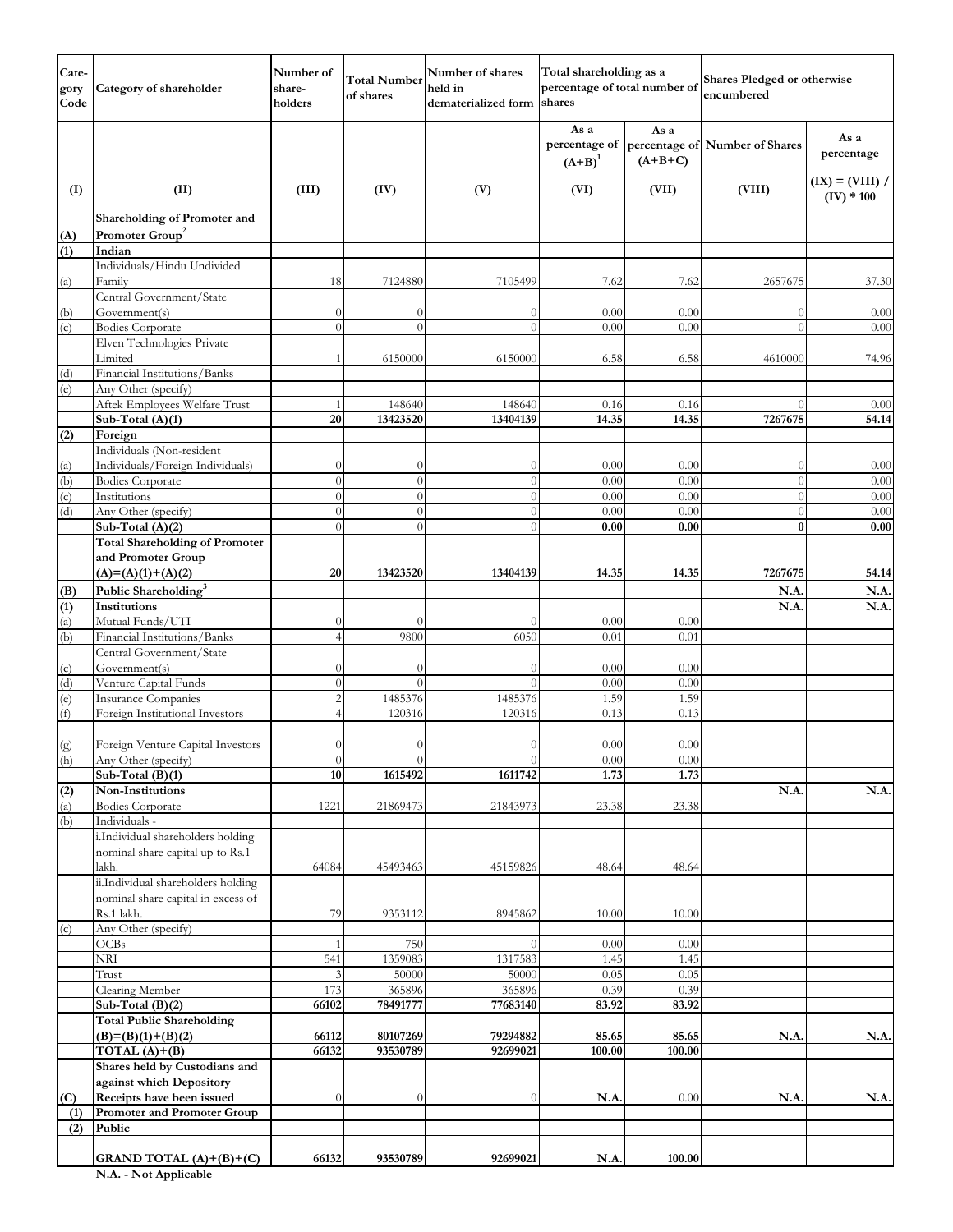| Sr.No. | Name of the shareholder                  | <b>Total Shares held</b> |                                            | Shares pledged or otherwise encumbered |                                 |                                                                    |  |
|--------|------------------------------------------|--------------------------|--------------------------------------------|----------------------------------------|---------------------------------|--------------------------------------------------------------------|--|
|        |                                          | <b>Number</b>            | As a % of grand total<br>$(A) + (B) + (C)$ | <b>Number</b>                          | As a percentage                 | As a % of grand<br>total $(A) + (B) + (C)$<br>of sub-clause (I)(a) |  |
| (I)    | (II)                                     | (III)                    | (IV)                                       | (V)                                    | $(VI) = (V) /$<br>$(III) * 100$ | (VII)                                                              |  |
|        | 1 POURNIMA NITIN SHUKLA                  | 19957                    | 0.02                                       | $\Omega$                               | 0.00                            | 0.00                                                               |  |
|        | 2 POONAM MUKUL DALAL                     | 43050                    | 0.05                                       | $\Omega$                               | 0.00                            | 0.00                                                               |  |
|        | <b>3 MUKUL DALAL</b>                     | 304965                   | 0.33                                       | 134000                                 | 43.94                           | 0.14                                                               |  |
|        | 4 HUMNABADKAR ASHUTOSH VINAYAK*          | 355944                   | 0.38                                       | 181596                                 | 51.02                           | 0.19                                                               |  |
|        | 5 VARSHA MALEKAR                         | 5250                     | 0.01                                       | $\Omega$                               | 0.00                            | 0.00                                                               |  |
|        | 6 PRABHA MOHAN DHURU                     | 20375                    | 0.02                                       | $\Omega$                               | 0.00                            | 0.00                                                               |  |
|        | <b>7 MEERA RANJIT DHURU</b>              | 19875                    | 0.02                                       | $\Omega$                               | 0.00                            | 0.00                                                               |  |
|        | <b>8 CHARUHAS VASANT KHOPKAR</b>         | 619875                   | 0.66                                       | 134000                                 | 21.62                           | 0.14                                                               |  |
|        | 9 RANJIT MOHAN DHURU                     | 1229683                  | 1.31                                       | 1147829                                | 93.34                           | 1.23                                                               |  |
|        | 10 RAVINDRANATH UMAKANT MALEKAR          | 1373750                  | 1.47                                       | 268000                                 | 19.51                           | 0.29                                                               |  |
|        | <b>11 SAVE SANDIP CHINTAMANI</b>         | 1239744                  | 1.33                                       | $\Omega$                               | 0.00                            | 0.00                                                               |  |
|        | 12 NITIN KASHINATH SHUKLA**              | 1344000                  | 1.44                                       | 792250                                 | 58.95                           | 0.85                                                               |  |
|        | <b>13 SAVE SNEHA</b>                     | 18337                    | 0.02                                       | 0                                      | 0.00                            | 0.00                                                               |  |
|        | 14 SUJATA ASHUTOSH HUMNABADKAR           | 375                      | 0.00                                       | $\Omega$                               | 0.00                            | 0.00                                                               |  |
|        | 15 VINAYAK APPARAO HUMNABADKAR           | 40225                    | 0.04                                       | $\Omega$                               | 0.00                            | 0.00                                                               |  |
|        | 16 PROMOD BROOTA                         | 487175                   | 0.52                                       | $\overline{0}$                         | 0.00                            | 0.00                                                               |  |
|        | 17 PRADIP CHINTAMANI SAVE                | 2000                     | 0.00                                       | $\Omega$                               | 0.00                            | 0.00                                                               |  |
|        | 18 SHALINI C SAVE                        | 300                      | 0.00                                       | $\Omega$                               | 0.00                            | 0.00                                                               |  |
|        | <b>19 AFTEK EMPLOYEES' WELFARE TRUST</b> | 148640                   | 0.16                                       | $\Omega$                               | 0.00                            | 0.00                                                               |  |
|        | 20 ELVEN TECHNOLOGIES PRIVATE LIMITED    | 6150000                  | 6.58                                       | 4610000                                | 74.96                           | 4.93                                                               |  |
|        |                                          |                          |                                            |                                        |                                 |                                                                    |  |
|        | <b>Total</b>                             | 13423520                 | 14.35                                      | 7267675                                | 54.14                           | 7.77                                                               |  |

#### $(I)(b)$ **Statement showing Shareholding of persons belonging to the category "Promoter and Promoter Group"**

\*Out of these shares, loan amount against 15,000 shares has been repaid in full. However, the formalities for release of the pledge in the records of the depository are pending.

\*\* Out of these shares, loan amount against 524250 shares has been repaid in full. However, the formalities for release of the pledge in the records of the depository are pending.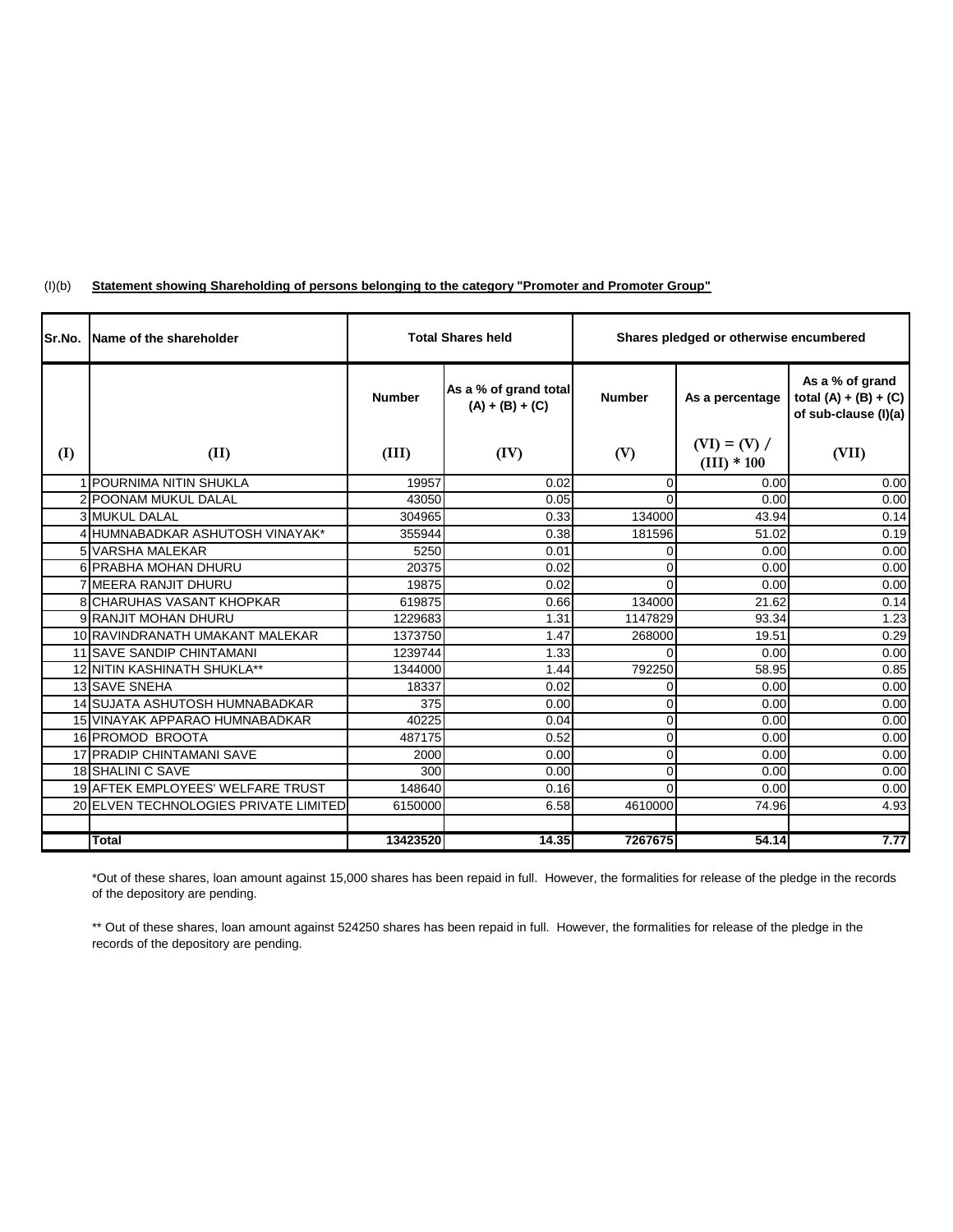$(l)(c)$ **Statement showing Shareholding of persons belonging to the category "Public" and holding more than 1% of the total number of shares**

| Sr.No. | Name of the shareholder          | Number of shares | Shares as a percentage of total<br>number of shares {i.e., Grand<br>Total (A)+(B)+(C) indicated in<br>Statement at para (I)(a) above} |
|--------|----------------------------------|------------------|---------------------------------------------------------------------------------------------------------------------------------------|
|        | <b>1 RELIGARE SECURITIES LTD</b> | 1263654          | 1.35                                                                                                                                  |
|        | <b>2IMEGA STOCKS LIMITED</b>     | 1465627          | 1.57                                                                                                                                  |
|        | <b>3IMEGA RESOURCES LIMITED</b>  | 1239323          | 1.33                                                                                                                                  |
|        | TOTAL                            | 3968604          | 4.25                                                                                                                                  |